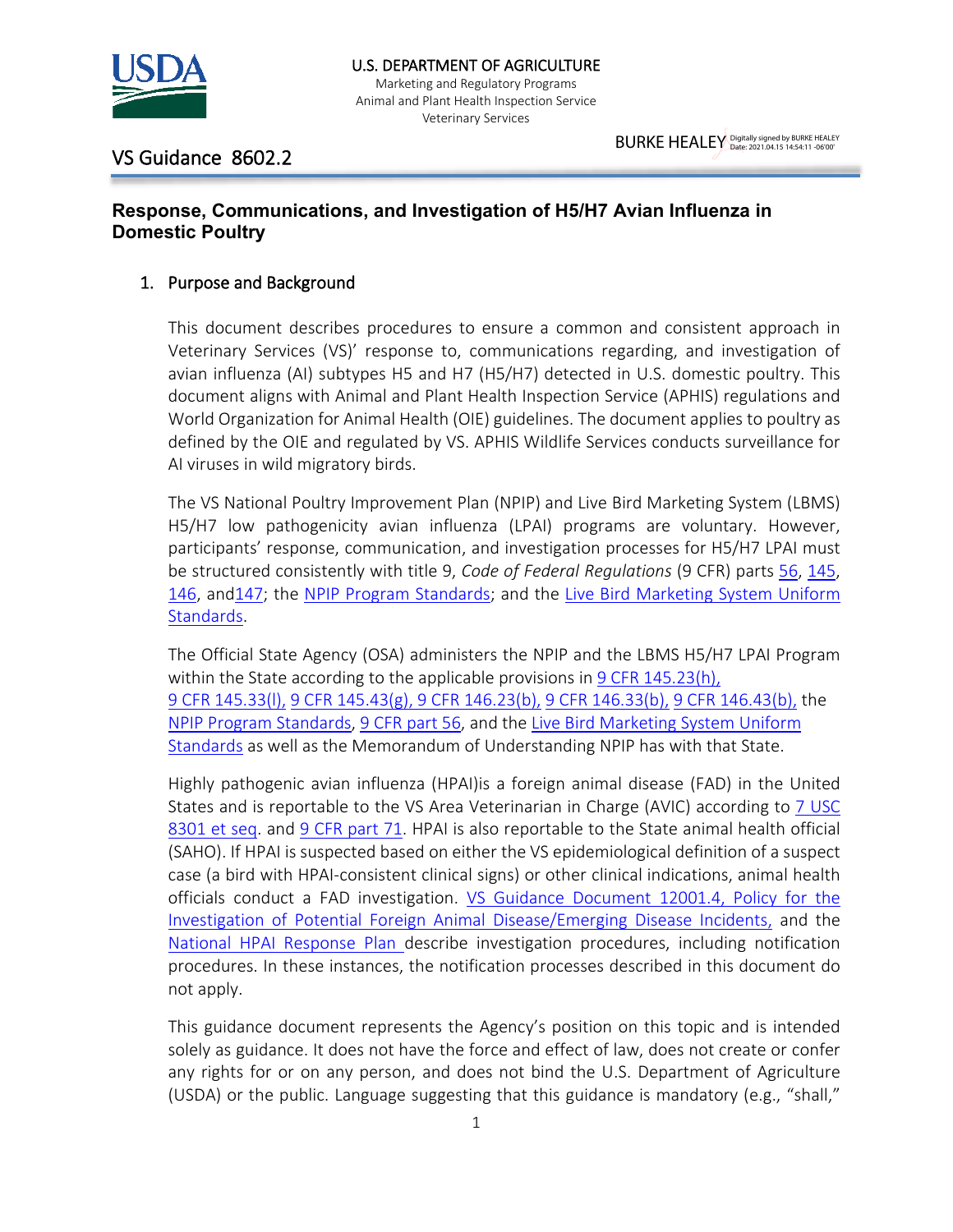

Marketing and Regulatory Programs Animal and Plant Health Inspection Service Veterinary Services

# VS Guidance 8602.2

"must," "required", or "requirement") should not be construed as binding unless the terms quote from a statutory or regulatory requirement. The information this document contains may be made available to the public. While this document provides guidance for users outside VS, VS employees may not deviate from the directions provided herein without appropriate justification and supervisory concurrence.

## 2. Document Status

- A. Review date: 5/31/2024.
- B. This document replaces Veterinary Services Guidance 8602.1.

## 3. Reason for Reissuance

VS is reissuing this guidance to reflect changes in procedure and structure. VS also amended the content of the document to account for changes in addressing H5/H7 after the 2015 outbreak.

## 4. Authority and References

- A. Authorities (*Code of Federal Regulations* (CFR)):
	- 7 CFR [371.4](https://www.ecfr.gov/cgi-bin/text-idx?SID=801439f860a47317ec616f8445dce581&mc=true&node=se7.5.371_14&rgn=div8)
	- 9 CFR [part 53](https://www.ecfr.gov/cgi-bin/text-idx?SID=a55075c94447cb39078019034ac37bc7&mc=true&node=pt9.1.53&rgn=div5)
	- 9 CFR [part 56](https://www.ecfr.gov/cgi-bin/text-idx?SID=a55075c94447cb39078019034ac37bc7&mc=true&node=pt9.1.56&rgn=div5)
	- 9 CFR [part 71](https://www.ecfr.gov/cgi-bin/text-idx?SID=a55075c94447cb39078019034ac37bc7&mc=true&node=pt9.1.71&rgn=div5)
	- 9 CFR [part 145](https://www.ecfr.gov/cgi-bin/text-idx?SID=a55075c94447cb39078019034ac37bc7&mc=true&node=pt9.1.145&rgn=div5)
	- 9 CFR [part 146](https://www.ecfr.gov/cgi-bin/text-idx?SID=a55075c94447cb39078019034ac37bc7&mc=true&node=pt9.1.146&rgn=div5)
	- [7 USC 8301](https://www.gpo.gov/fdsys/granule/USCODE-2011-title7/USCODE-2011-title7-chap109-sec8301) *et seq.*

### B. References:

- [VS Guidance 12001.4, Policy for the Investigation of Potential Foreign Animal](https://usdagcc.sharepoint.com/sites/aphis-vs/guidancedocs/Current%20VS%20Guidance/VSG%2012001.4%20Policy%20for%20the%20Investigation%20of%20Potential%20Foreign%20Animal%20Disease%20Emerging%20Disease%20Incidents.pdf)  [Disease/Emerging Disease Incidents](https://usdagcc.sharepoint.com/sites/aphis-vs/guidancedocs/Current%20VS%20Guidance/VSG%2012001.4%20Policy%20for%20the%20Investigation%20of%20Potential%20Foreign%20Animal%20Disease%20Emerging%20Disease%20Incidents.pdf)
- [National HPAI Response Plan](https://www.aphis.usda.gov/animal_health/downloads/animal_diseases/ai/hpai-preparedness-and-response-plan-2015.pdf)
- [Live Bird Marketing System Uniform Standards](https://www.aphis.usda.gov/animal_health/animal_dis_spec/poultry/downloads/lbms_program_standards_final.pdf)
- [Avian Influenza Chapter \(10.4\) of the 2019 OIE Terrestrial Animal Health Code](https://www.oie.int/index.php?id=169&L=0&htmfile=chapitre_avian_influenza_viruses.htm)
- [LPAI Website for additional LPAI Guidance Documents, forms and templates](https://www.aphis.usda.gov/aphis/ourfocus/animalhealth/animal-disease-information/avian/avian-influenza/defend-the-flock-lpai-info)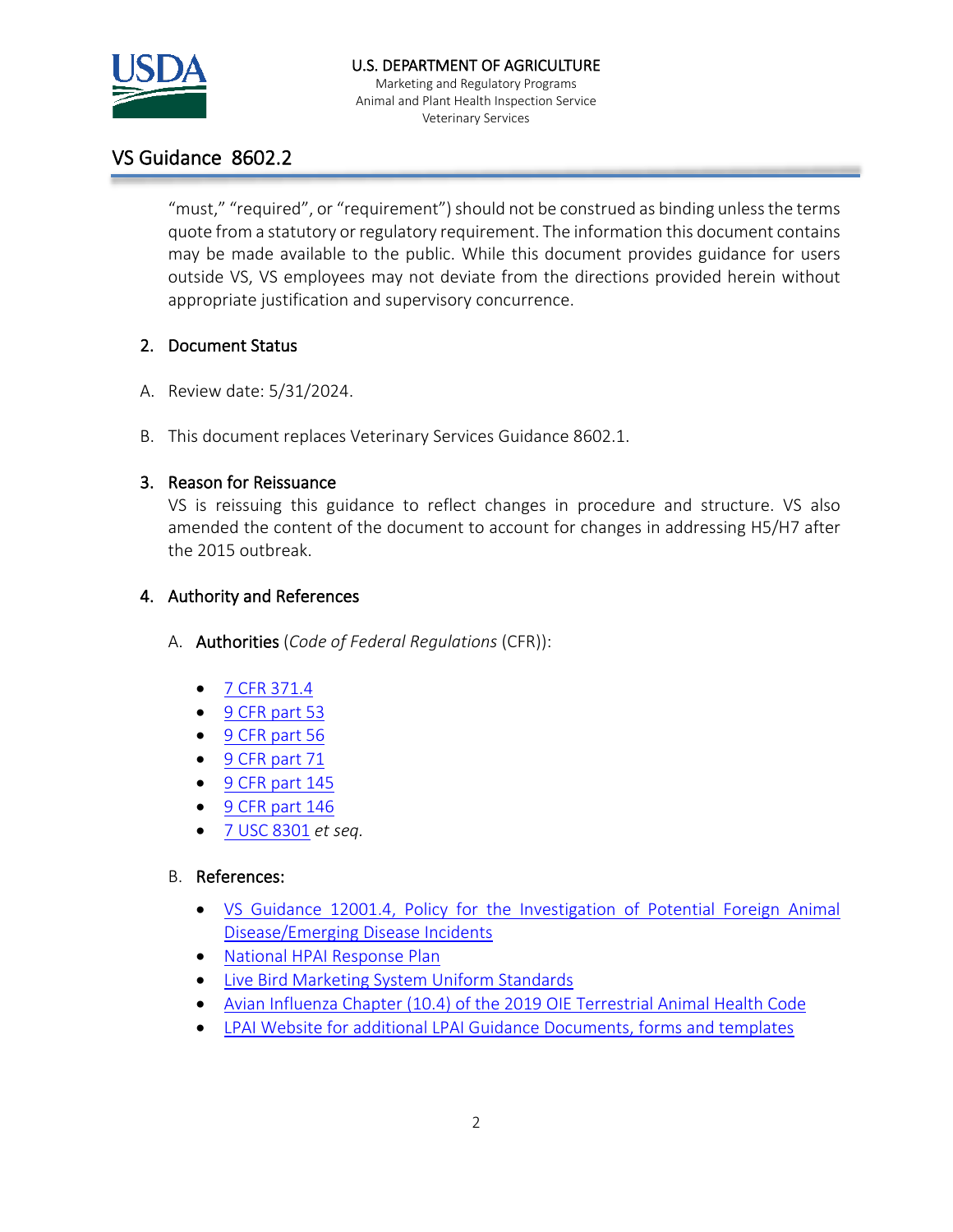

#### U.S. DEPARTMENT OF AGRICULTURE

Marketing and Regulatory Programs Animal and Plant Health Inspection Service Veterinary Services

## VS Guidance 8602.2

### C. Definitions:

The OIE defines H5/H7 and HPAI in the Avian Influenza Chapter (10.4.1) of the 2019 Terrestrial Code as follows:

For the purposes of the *[Terrestrial Code](http://www.oie.int/index.php?id=169&L=0&htmfile=glossaire.htm#terme_code_terrestre)*, avian influenza is defined as an [infection](http://www.oie.int/index.php?id=169&L=0&htmfile=glossaire.htm#terme_infection) of [poultry](http://www.oie.int/index.php?id=169&L=0&htmfile=glossaire.htm#terme_volailles) caused by any influenza A virus of the H5 or H7 subtypes or by any influenza A virus with an intravenous pathogenicity index (IVPI) greater than 1.2 (or as an alternative at least seventy-five (75) percent mortality) as described below. The OIE divides these viruses into high pathogenicity avian influenza (HPAI) viruses and low pathogenicity avian influenza (H5/H7 LPAI) viruses:

- a. HPAI viruses have an IVPI in six (6) week-old chickens greater than 1.2 or cause at least seventy-five (75) percent mortality in four (4 to eight (8) week-old chickens infected intravenously. H5 and H7 viruses which do not have an IVPI of greater than 1.2, or cause less than seventy-five (75) percent mortality in an intravenous lethality test should be sequenced to determine whether multiple basic amino acids are present at the cleavage site of the haemagglutinin molecule (HA0); if the amino acid motif is similar to that observed for other HPAI isolates, the isolate being tested should be considered as HPAI;
- b. LPAI are all other influenza A viruses of H5 and H7 subtypes that do not meet the definition of HPAI.

The following defines the occurrence of [infection](http://www.oie.int/index.php?id=169&L=0&htmfile=glossaire.htm#terme_infection) with an avian influenza virus: The virus has been isolated and identified as such or specific viral ribonucleic acid has been detected in [poultry](http://www.oie.int/index.php?id=169&L=0&htmfile=glossaire.htm#terme_volailles) or a product derived from [poultry.](http://www.oie.int/index.php?id=169&L=0&htmfile=glossaire.htm#terme_volailles)

### 5. Audience

VS employees, other Federal and State agencies, and members of the public.

### 6. Guidance

### A. Identification of H5/H7

1) Sample Collection for Virus Detection

For routine surveillance, animal health officials collect appropriate samples in the field (refer to VS Guidance on Avian Sample Collection for Influenza A and Newcastle Disease [\(WI-AV-0020\)](https://www.aphis.usda.gov/animal_health/lab_info_services/downloads/WIAV0020.pdf)) and enter epidemiological information on [VS](https://www.aphis.usda.gov/library/forms/pdf/VS_Form10_4.pdf)  [Form 10-4, Specimen Submission.](https://www.aphis.usda.gov/library/forms/pdf/VS_Form10_4.pdf) The officials submit sample(s) to the relevant VS-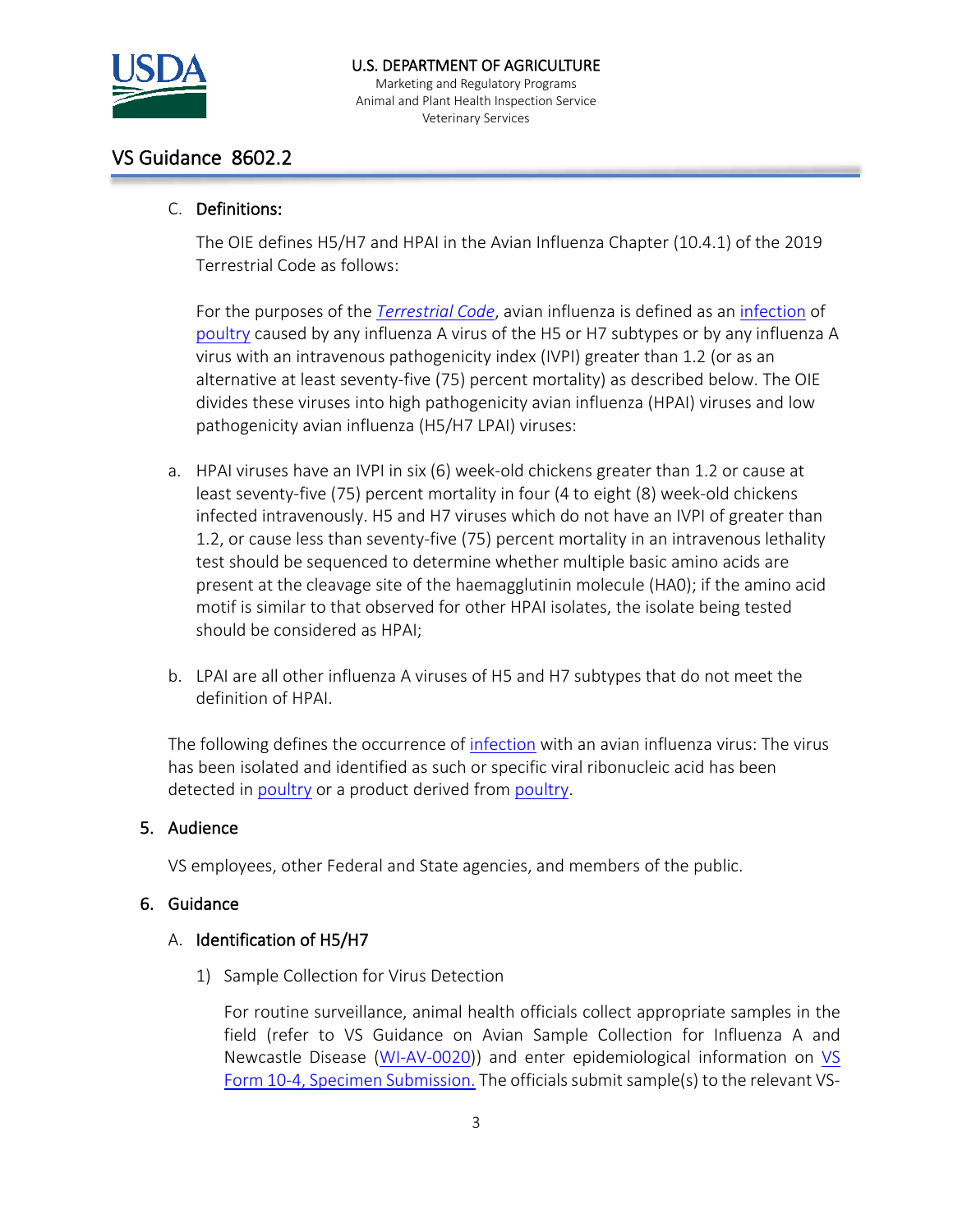

## VS Guidance 8602.2

authorized laboratory (NPIP laboratories), or VS-approved laboratory (National Animal Health Laboratory Network (NAHLN)), or the National Veterinary Services Laboratories (NVSL) for AI testing.

- 2) Notification Processes for Presumptive Positive H5/H7 (Note: These actions should be concurrent)
	- a. A VS-authorized or approved laboratory conducts requested diagnostic testing on the submitted samples and notifies the submitter, SAHO, and AVIC of the affected State of any non-negative results for influenza A (fluA), H5, or H7 from active/passive surveillance samples. If the testing laboratory is in a different State than the animal location State, then the laboratory notifies the submitter and the OSA, SAHO, and AVIC of the laboratory's State. The AVIC of the laboratory's State notifies the AVIC from the animal location State, who, in turn, notifies the OSA and SAHO of the animal location State. VS considers laboratory results from VS-authorized or approved laboratories as presumptive positives until NVSL conducts confirmatory testing.
	- b. The laboratory forwards all samples testing non-negative for fluA, nonnegative for H5 or H7, or samples collected from flocks with incidence of increased morbidity/mortality with fluA detection to NVSL. The laboratory contacts the NVSL Diagnostic Virology Laboratory – Avian section (DVL-AV; 515-337-7551) directly. The submitting laboratory should email DVL-AV [\(nvsl.dvl.avian@usda.gov;](mailto:nvsl.dvl.avian@usda.gov) refer t[o WI-AV-0020](https://www.aphis.usda.gov/animal_health/lab_info_services/downloads/WIAV0020.pdf) §5.1) with submission and tracking information, a summary of test results (including PCR Cts by sample ID), production type, premises identification, clinical presentation and other relevant information to NVSL with cc to the SAHO and AVIC. If the animal location is in another State, the submitting laboratory also emails, or faxes, notification to the AVIC and the SAHO in the animal location State as well. The SAHO and the AVIC may facilitate shipping samples to NVSL.
	- c. The submitting State's AVIC contacts the Avian Health staff and VS Field Operations leadership to capture the information needed for response. Concurrently, the District Office or affected SAHO initiates data entry into the Emergency Management Response System (EMRS) and notifies the OSA and Avian Health staff of the entry.
- 3) Cooperative Discussions

The AVIC initiates and facilitates cooperative phone discussions with District Office personnel, Avian Health staff, the States, State laboratories and/or NVSL, and industry regarding the potential response to a presumptive positive AI incident. A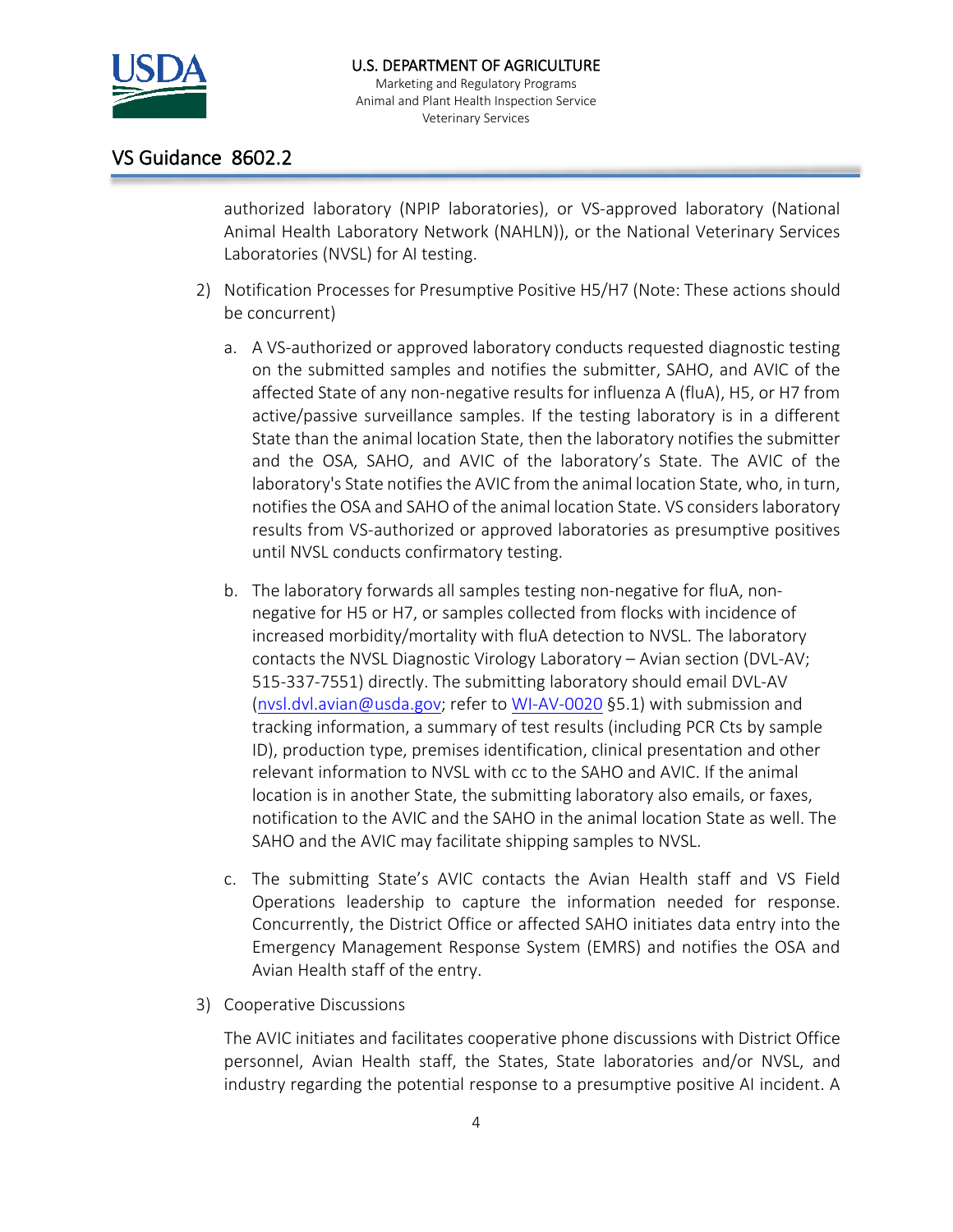

### U.S. DEPARTMENT OF AGRICULTURE

Marketing and Regulatory Programs Animal and Plant Health Inspection Service Veterinary Services

## VS Guidance 8602.2

State may activate its Standing Emergency Disease Management Committee as described in 9 CFR [56.10.](https://www.ecfr.gov/cgi-bin/text-idx?SID=1ecf41246ddf5f6512dbf8facce4984a&mc=true&node=se9.1.56_110&rgn=div8) VS will withhold action until the State officially requests Federal assistance in compliance with 9 CFR [56.2\(c\).](https://www.ecfr.gov/cgi-bin/retrieveECFR?gp=&SID=1ecf41246ddf5f6512dbf8facce4984a&mc=true&n=pt9.1.56&r=PART&ty=HTML#se9.1.56_12)

- 4) Situation Report (SITREP) Preparation and Distribution
	- a. Use an AI SITREP template and an AI Epidemiology Report template for all domestic poultry H5/H7 events (see the [LPAI website](https://www.aphis.usda.gov/aphis/ourfocus/animalhealth/animal-disease-information/avian/avian-influenza/defend-the-flock-lpai-info) for templates).
	- b. After receiving a non-negative or presumptive positive laboratory report, the District Office Avian Health Point of Contact (POC) prepares an initial SITREP in consultation with the OSA and forwards it to the Avian Health Staff.
	- c. The Avian Health Staff and NVSL review and amend the SITREP as necessary for completeness and add national information as needed.
	- d. Avian Health staff distributes the amended SITREP to the AI distribution list set forth in subsection e.
	- e. The AI distribution list consists of:
		- 1. The VS Executive Team: The Deputy Administrator, Associate Deputy Administrators, and Executive Directors.
		- 2. Strategy and Policy:
			- i. Aquaculture, Swine, Equine and Poultry Health Center (ASEP), Including NPIP and Avian Health staff.
			- ii. National Preparedness and Incident Coordination Center.
			- iii. Center for Epidemiology and Animal Health, including Domestic Disease Epidemiology and Risk and Monitoring and Surveillance.
		- iv. Office of Interagency Coordination.
		- v. Live Animal Import and Export.
		- vi. Animal Product Import and Export.
		- vii. Regionalization Evaluation Services.
		- 3. Field Operations:

Including AVICs, District Directors, District Office Avian Health POCs, and the Directors of the Logistics Center, Veterinary Export Trade Services, and Port Services.

4. NVSL.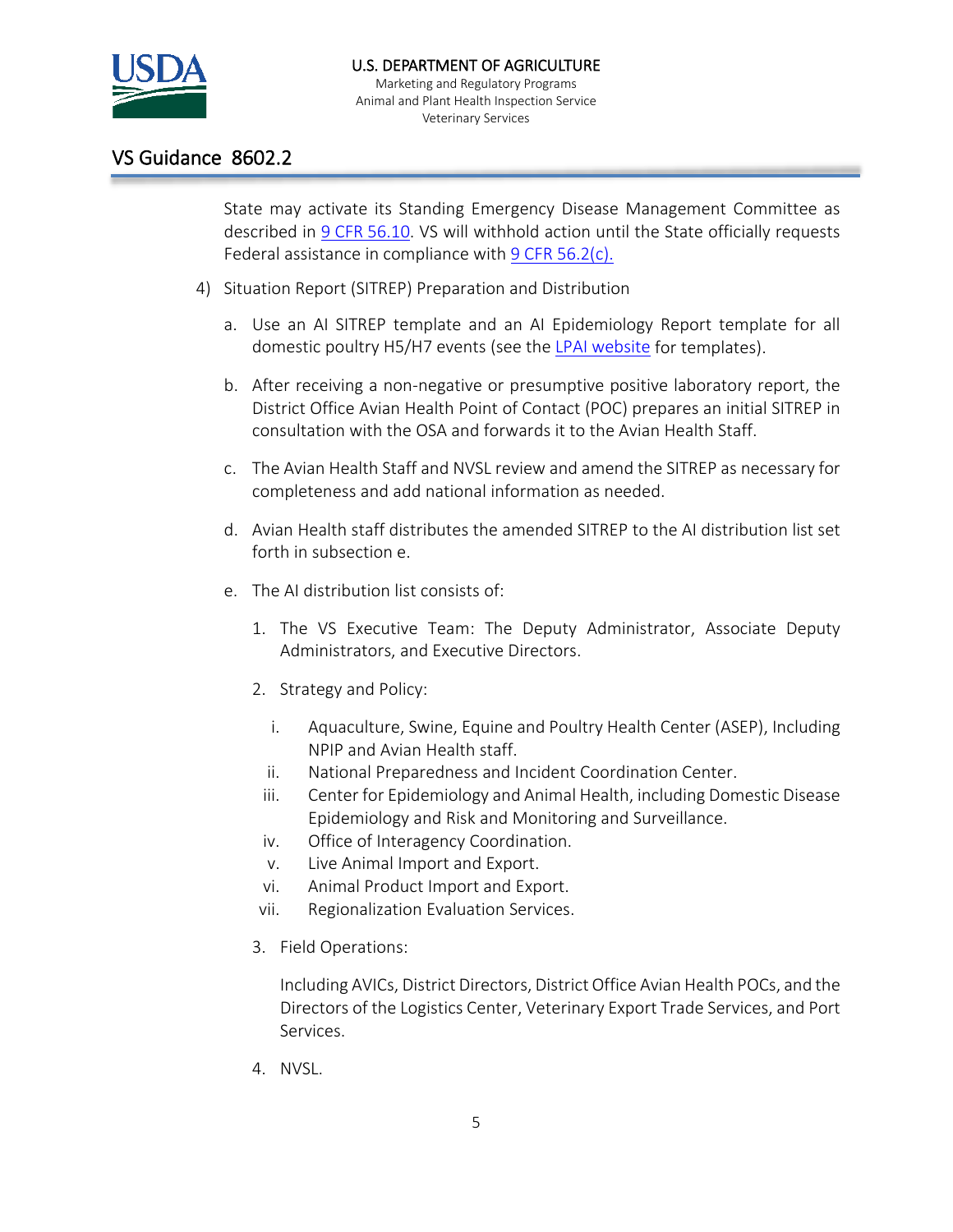

## VS Guidance 8602.2

- 5. Directors of Legislative and Public Affairs.
- f. The AVIC forwards notifications to the affected SAHO.
- g. DVL-AV maintains communication with the submitting laboratory, the AVIC, and others as directed by the AVIC or Avian Health staff regarding sample receipt, estimated turnaround times, etc.
	- NOTE: Official NVSL reports are distributed per business rules to the submitter, the VS State inbox (managed by the AVIC) of the animal location and the laboratory location, and the State veterinarian of the animal location and of the laboratory location. Partial and pending reports are sent and updated as results are available. The final report is not sent until virus characterization is complete. If an official report is needed prior to that time, contact DVL-AV.
- h. District and Avian Health staff update the SITREP through the process stipulated in 6.A.4) as the following laboratory diagnostic results become available, or at least once weekly.
	- 1. Results of influenza A, H5 and H7 real-time reverse-transcriptase polymerase chain reaction (rRT-PCR) tests.
	- 2. HA subtype and pathotype (by HA cleavage site sequence which determines LPAI vs. HPAI where sufficient nucleic acid is present or from virus as below). Include NA subtype where available, and statement of whether clinical presentation is consistent with HPAI.
	- 3. Virus isolation and characterization (including NA subtype).
	- 4. Results of other AI tests as requested or performed.

### B. H5/H7 LPAI Response

The type of response and sequence of actions depend on the affected sector(s) (e.g., commercial poultry or LBMS/backyard and non-commercial poultry).

1) The State, consistent with its H5/H7 LPAI Initial State Response and Containment Plan (ISRCP) and 9 CFR [56.10,](https://www.ecfr.gov/cgi-bin/text-idx?SID=ca7b9e46cbb67961f98b4f4e5d9848a6&mc=true&node=se9.1.56_110&rgn=div8) may activate its Standing Emergency Disease Management Committee. The committee should be immediately activated for any H5/H7 LPAI findings in commercial poultry. For events in LBMS or backyard/noncommercial poultry that do not require immediate OIE notification, VS, the State, and the affected industry will communicate continuously on response as described in the LBMS Uniform Standards.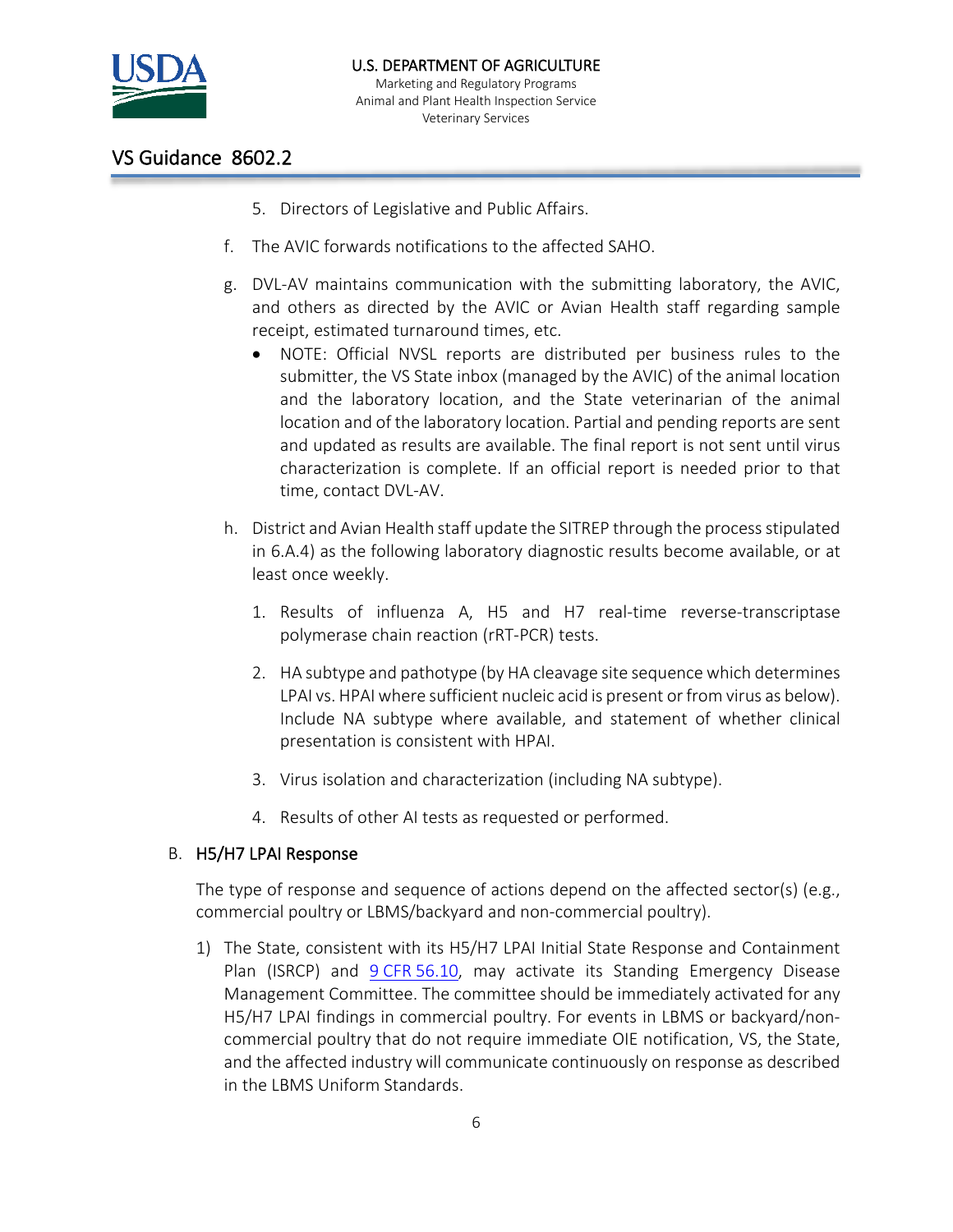

## VS Guidance 8602.2

- 2) Officials address the following aspects of the response:
	- a. Quarantine and movement controls.
	- b. Depopulation or controlled marketing.
	- c. Vaccination options.
	- d. Disposal and cleaning and disinfection/virus elimination (the District Office field reimbursement specialist prepares a compliance agreement with the help of Avian Health staff).
	- e. Indemnity.
	- f. Enhanced surveillance (the State Cooperator may prepare a Supplemental Cooperative Agreement to submit to the District Office).
	- g. Epidemiological investigation: If an H5/H7 LPAI event involving one or more States occurs in commercial poultry or the LBMS/backyard/non-commercial poultry, VS and the State animal health authorities conduct an epidemiological investigation per 9 CFR [part 56](https://www.ecfr.gov/cgi-bin/retrieveECFR?gp=&SID=ca7b9e46cbb67961f98b4f4e5d9848a6&mc=true&n=pt9.1.56&r=PART&ty=HTML) and the [LBMS Uniform Standards.](https://www.aphis.usda.gov/animal_health/animal_dis_spec/poultry/downloads/lbms_program_standards_final.pdf) The National Epidemiology Officer – Avian Health leads the investigation with assistance from the Avian Health staff, the District Offices, CEAH, and the respective State animal health authorities.
- 3) In the event of an H5/H7 LPAI outbreak the State may request Federal assistance for any of these actions per 9 CFR [56.2\(c\)](https://www.ecfr.gov/cgi-bin/text-idx?SID=f6d812d747a520f5c1fd076bac4b89e0&mc=true&node=se9.1.56_12&rgn=div8). The State writes to the AVIC requesting Federal assistance; VS recommends that the State and/or owner of the affected flock fill out the Indemnity and Compensation Decision Determination (Appendix 1) form and submit to the AVIC for the determination of the disposition of the flock to be made as soon as possible. This document serves as the official request for indemnity and compensation funds as required by 9 CFR [56.2\(c\)](https://www.ecfr.gov/cgi-bin/text-idx?SID=f6d812d747a520f5c1fd076bac4b89e0&mc=true&node=se9.1.56_12&rgn=div8)..
	- a. The District Office calls VS staff (Avian Health) and includes the State Animal Health Official or Official State Agency in subsequent conference calls.
	- b. The District Office makes subsequent VS, State, and industry (stakeholder) conference calls promptly for local level response activities.
	- c. The District Office and Avian Health staff work with the State and affected industry to make decisions consistent with 9 CFR parts [56,](https://www.ecfr.gov/cgi-bin/text-idx?SID=0976da3bfbc5b7b26176c711389fb828&mc=true&tpl=/ecfrbrowse/Title09/9cfr56_main_02.tpl) [145,](https://www.ecfr.gov/cgi-bin/text-idx?SID=0976da3bfbc5b7b26176c711389fb828&mc=true&tpl=/ecfrbrowse/Title09/9cfr145_main_02.tpl) and [146,](https://www.ecfr.gov/cgi-bin/text-idx?SID=0976da3bfbc5b7b26176c711389fb828&mc=true&tpl=/ecfrbrowse/Title09/9cfr146_main_02.tpl) and with the [LBMS Uniform Standards.](https://www.aphis.usda.gov/animal_health/animal_dis_spec/poultry/downloads/lbms_program_standards_final.pdf) They also use the ISRCP as guidance. When making these decisions, they consider factors of cost, time, availability, and movement risks.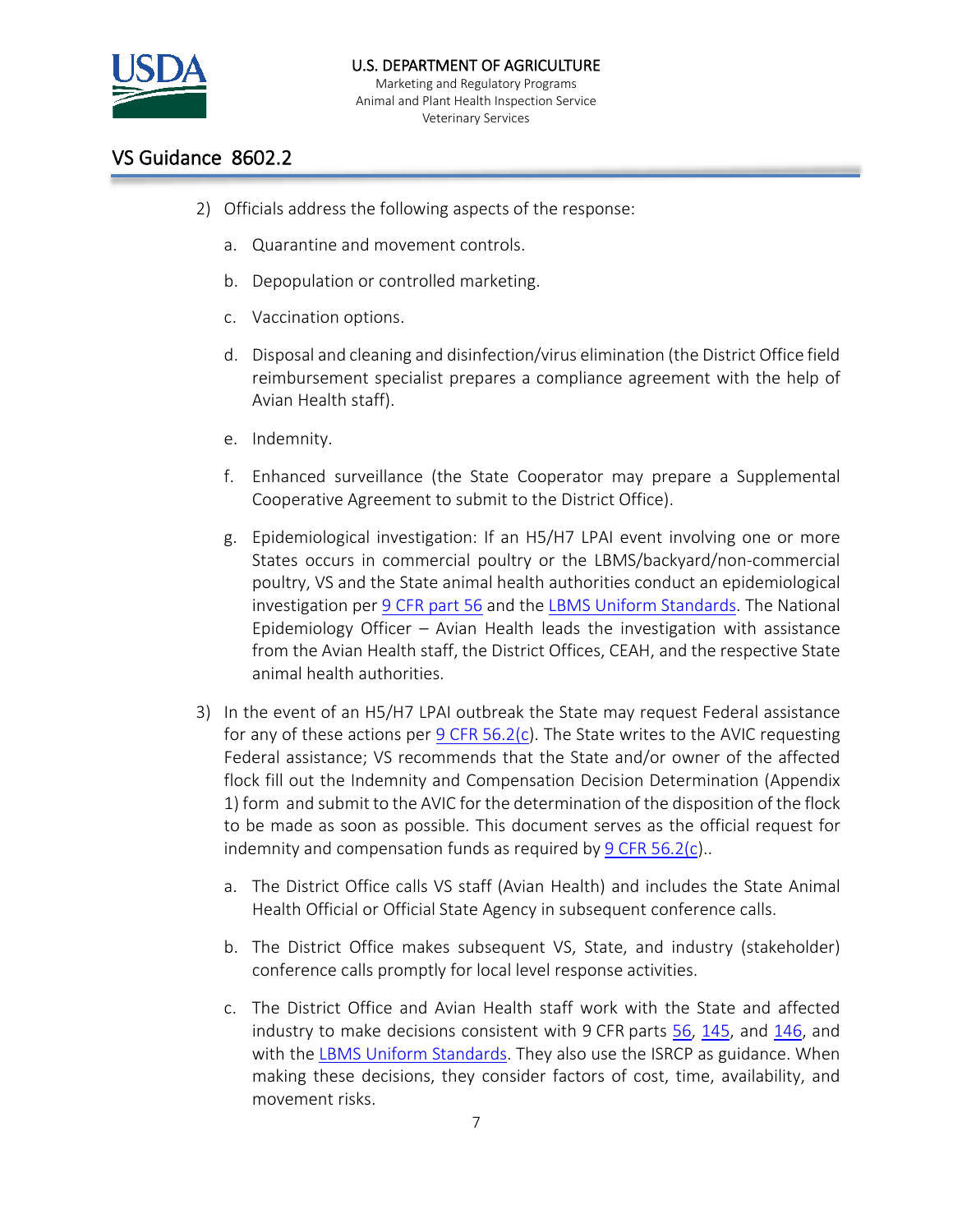

## VS Guidance 8602.2

- d. The ASEP Director, or his or her delegate, approves indemnity requests with concurrence from the District, Avian Health staff, and VS leadership.
- 4) The District Office updates the AI SITREPs and epidemiological investigation reports as it receives new information, or at least weekly, in consultation with the OSA or State Animal Health Official. The National Epidemiology Officer – Avian Health reviews the reports with Avian Health staff and National Preparedness and Incident Coordination staff for completeness and adds any relevant information. Avian Health staff distributes the SITREPs and epidemiological investigation reports to the AI distribution list.
- 5) Event closure:
	- a. NVSL reports final results to the submitter, the District Director or AVIC, and others the Avian Health staff specifies.
	- b. The District Office finalizes the SITREP and epidemiological investigation reports with the National Epidemiology Officer – Avian Health. These reports include information on quarantine, depopulation or controlled marketing, cleaning and disinfection, indemnity, and any enhanced surveillance activities.
	- c. The District Office sends the final reports to Avian Health staff and National Preparedness and Incident Coordination staff for final review. Avian Health staff sends the final reports to the AI distribution list.
	- d. The District Office processes indemnity requests.

### 7. Inquiries

Please contact the ASEP staff at (919) 855-7250 with any questions.

Appendix 1: Indemnity and Compensation Decision Determination form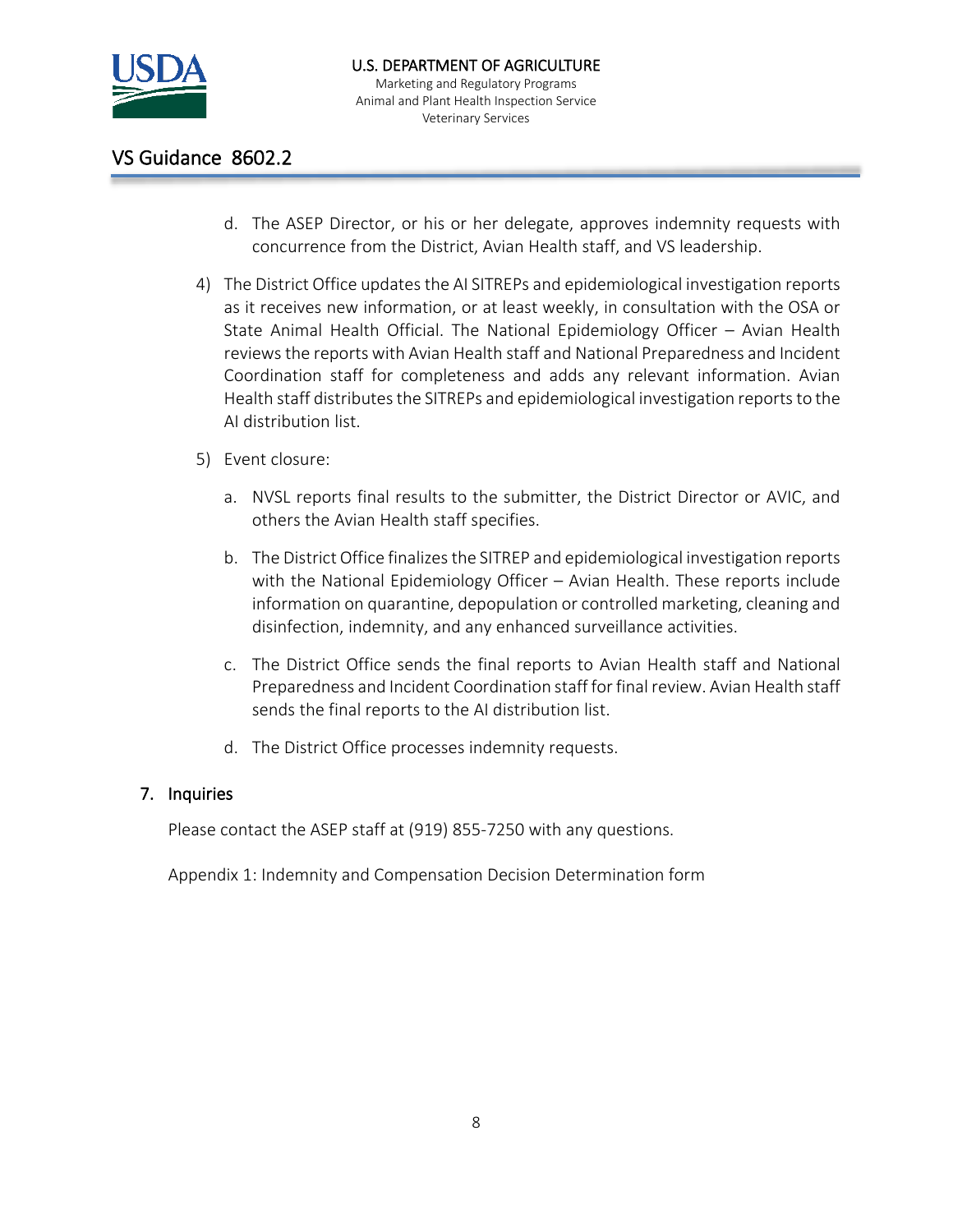

VS Guidance 8602.2

#### **Appendix 1: Indemnity and Compensation Decision Determination**

1. Please list all of the current test results available for this premises. For PCR, please list the Ct values:

\_\_\_\_\_\_\_\_\_\_\_\_\_\_\_\_\_\_\_\_\_\_\_\_\_\_\_\_\_\_\_\_\_\_\_\_\_\_\_\_\_\_\_\_\_\_\_\_\_\_\_\_\_\_\_\_\_\_\_\_\_\_\_\_\_\_\_\_\_\_\_\_ \_\_\_\_\_\_\_\_\_\_\_\_\_\_\_\_\_\_\_\_\_\_\_\_\_\_\_\_\_\_\_\_\_\_\_\_\_\_\_\_\_\_\_\_\_\_\_\_\_\_\_\_\_\_\_\_\_\_\_\_\_\_\_\_\_\_\_\_\_\_\_\_ \_\_\_\_\_\_\_\_\_\_\_\_\_\_\_\_\_\_\_\_\_\_\_\_\_\_\_\_\_\_\_\_\_\_\_\_\_\_\_\_\_\_\_\_\_\_\_\_\_\_\_\_\_\_\_\_\_\_\_\_\_\_\_\_\_\_\_\_\_\_\_\_

\_\_\_\_\_\_\_\_\_\_\_\_\_\_\_\_\_\_\_\_\_\_\_\_\_\_\_\_\_\_\_\_\_\_\_\_\_\_\_\_\_\_\_\_\_\_\_\_\_\_\_\_\_\_\_\_\_\_\_\_\_\_\_\_\_\_\_\_\_\_\_\_ \_\_\_\_\_\_\_\_\_\_\_\_\_\_\_\_\_\_\_\_\_\_\_\_\_\_\_\_\_\_\_\_\_\_\_\_\_\_\_\_\_\_\_\_\_\_\_\_\_\_\_\_\_\_\_\_\_\_\_\_\_\_\_\_\_\_\_\_\_\_\_\_ \_\_\_\_\_\_\_\_\_\_\_\_\_\_\_\_\_\_\_\_\_\_\_\_\_\_\_\_\_\_\_\_\_\_\_\_\_\_\_\_\_\_\_\_\_\_\_\_\_\_\_\_\_\_\_\_\_\_\_\_\_\_\_\_\_\_\_\_\_\_\_\_ \_\_\_\_\_\_\_\_\_\_\_\_\_\_\_\_\_\_\_\_\_\_\_\_\_\_\_\_\_\_\_\_\_\_\_\_\_\_\_\_\_\_\_\_\_\_\_\_\_\_\_\_\_\_\_\_\_\_\_\_\_\_\_\_\_\_\_\_\_\_\_\_

2. Are there multiple ages of birds on the farm? (Y) (N) List the bird groups and ages and indicate if they would likely have time to clear the virus prior to humane issues occurring:

- 3. List the number of commercial premises in the following zones surrounding the infected premises:
	- a. Within 1km (neighboring)
	- b. Within 3km (Infected Zone) \_\_\_\_\_\_\_\_\_\_\_\_\_\_\_\_\_\_\_\_\_\_\_\_
	- c. Within 10 km (Buffer Zone) \_\_\_\_\_\_\_\_\_\_\_\_\_\_\_\_\_\_\_\_\_\_\_\_
- 4. What are the estimated number of additional at-risk premises not included in the numbers above (this would include premises closely related by the network, business processes, or those identified by trace-in/trace-out):

\_\_\_\_\_\_\_\_\_\_\_\_\_\_\_\_\_\_\_\_\_\_\_\_\_\_\_\_\_\_\_\_\_\_\_\_\_\_\_\_\_\_\_\_\_\_\_\_\_\_\_\_\_\_\_\_\_\_\_\_\_\_\_\_\_\_\_\_\_\_\_\_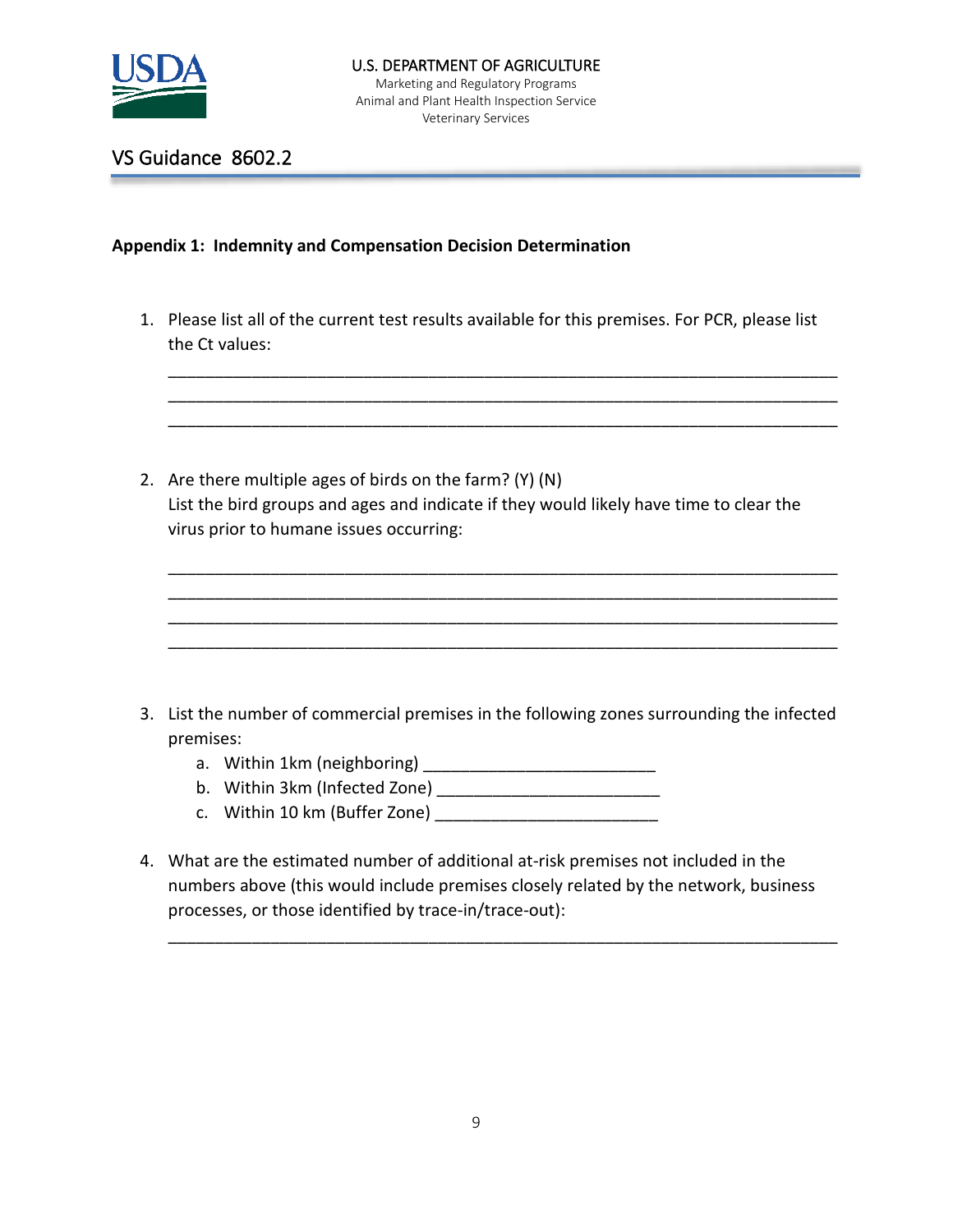

### U.S. DEPARTMENT OF AGRICULTURE

Marketing and Regulatory Programs Animal and Plant Health Inspection Service Veterinary Services

# VS Guidance 8602.2

5. Where do these birds usually go for processing?

\_\_\_\_\_\_\_\_\_\_\_\_\_\_\_\_\_\_\_\_\_\_\_\_\_

- a. In State or out of State (provide State if out of State)
- b. Approximate distance to plant (in miles) \_\_\_\_\_\_\_\_\_\_\_\_\_\_\_\_\_\_\_\_\_\_\_\_\_\_\_\_
- c. Can a route to the plant be planned that avoids other poultry premises?
- d. Any reason why the birds, once PCR negative, could NOT go to this plant? Please explain.

\_\_\_\_\_\_\_\_\_\_\_\_\_\_\_\_\_\_\_\_\_\_\_\_\_\_\_\_\_\_\_\_\_\_\_\_\_\_\_\_\_\_\_\_\_\_\_\_\_\_\_\_\_\_\_\_\_\_\_\_\_\_\_\_\_\_ \_\_\_\_\_\_\_\_\_\_\_\_\_\_\_\_\_\_\_\_\_\_\_\_\_\_\_\_\_\_\_\_\_\_\_\_\_\_\_\_\_\_\_\_\_\_\_\_\_\_\_\_\_\_\_\_\_\_\_\_\_\_\_\_\_\_ \_\_\_\_\_\_\_\_\_\_\_\_\_\_\_\_\_\_\_\_\_\_\_\_\_\_\_\_\_\_\_\_\_\_\_\_\_\_\_\_\_\_\_\_\_\_\_\_\_\_\_\_\_\_\_\_\_\_\_\_\_\_\_\_\_\_

\_\_\_\_\_\_\_\_\_\_\_\_\_\_\_\_

6. List any significant trade impacts of control marketing/slaughtering this flock:

7. List any other reasons why control marketing/depopulation via slaughter may not be a viable option for this flock (this may include other LPAI or HPAI circulating at the time):

\_\_\_\_\_\_\_\_\_\_\_\_\_\_\_\_\_\_\_\_\_\_\_\_\_\_\_\_\_\_\_\_\_\_\_\_\_\_\_\_\_\_\_\_\_\_\_\_\_\_\_\_\_\_\_\_\_\_\_\_\_\_\_\_\_\_\_\_\_\_\_\_ \_\_\_\_\_\_\_\_\_\_\_\_\_\_\_\_\_\_\_\_\_\_\_\_\_\_\_\_\_\_\_\_\_\_\_\_\_\_\_\_\_\_\_\_\_\_\_\_\_\_\_\_\_\_\_\_\_\_\_\_\_\_\_\_\_\_\_\_\_\_\_\_ \_\_\_\_\_\_\_\_\_\_\_\_\_\_\_\_\_\_\_\_\_\_\_\_\_\_\_\_\_\_\_\_\_\_\_\_\_\_\_\_\_\_\_\_\_\_\_\_\_\_\_\_\_\_\_\_\_\_\_\_\_\_\_\_\_\_\_\_\_\_\_\_ \_\_\_\_\_\_\_\_\_\_\_\_\_\_\_\_\_\_\_\_\_\_\_\_\_\_\_\_\_\_\_\_\_\_\_\_\_\_\_\_\_\_\_\_\_\_\_\_\_\_\_\_\_\_\_\_\_\_\_\_\_\_\_\_\_\_\_\_\_\_\_\_

\_\_\_\_\_\_\_\_\_\_\_\_\_\_\_\_\_\_\_\_\_\_\_\_\_\_\_\_\_\_\_\_\_\_\_\_\_\_\_\_\_\_\_\_\_\_\_\_\_\_\_\_\_\_\_\_\_\_\_\_\_\_\_\_\_\_\_\_\_\_\_\_ \_\_\_\_\_\_\_\_\_\_\_\_\_\_\_\_\_\_\_\_\_\_\_\_\_\_\_\_\_\_\_\_\_\_\_\_\_\_\_\_\_\_\_\_\_\_\_\_\_\_\_\_\_\_\_\_\_\_\_\_\_\_\_\_\_\_\_\_\_\_\_\_ \_\_\_\_\_\_\_\_\_\_\_\_\_\_\_\_\_\_\_\_\_\_\_\_\_\_\_\_\_\_\_\_\_\_\_\_\_\_\_\_\_\_\_\_\_\_\_\_\_\_\_\_\_\_\_\_\_\_\_\_\_\_\_\_\_\_\_\_\_\_\_\_ \_\_\_\_\_\_\_\_\_\_\_\_\_\_\_\_\_\_\_\_\_\_\_\_\_\_\_\_\_\_\_\_\_\_\_\_\_\_\_\_\_\_\_\_\_\_\_\_\_\_\_\_\_\_\_\_\_\_\_\_\_\_\_\_\_\_\_\_\_\_\_\_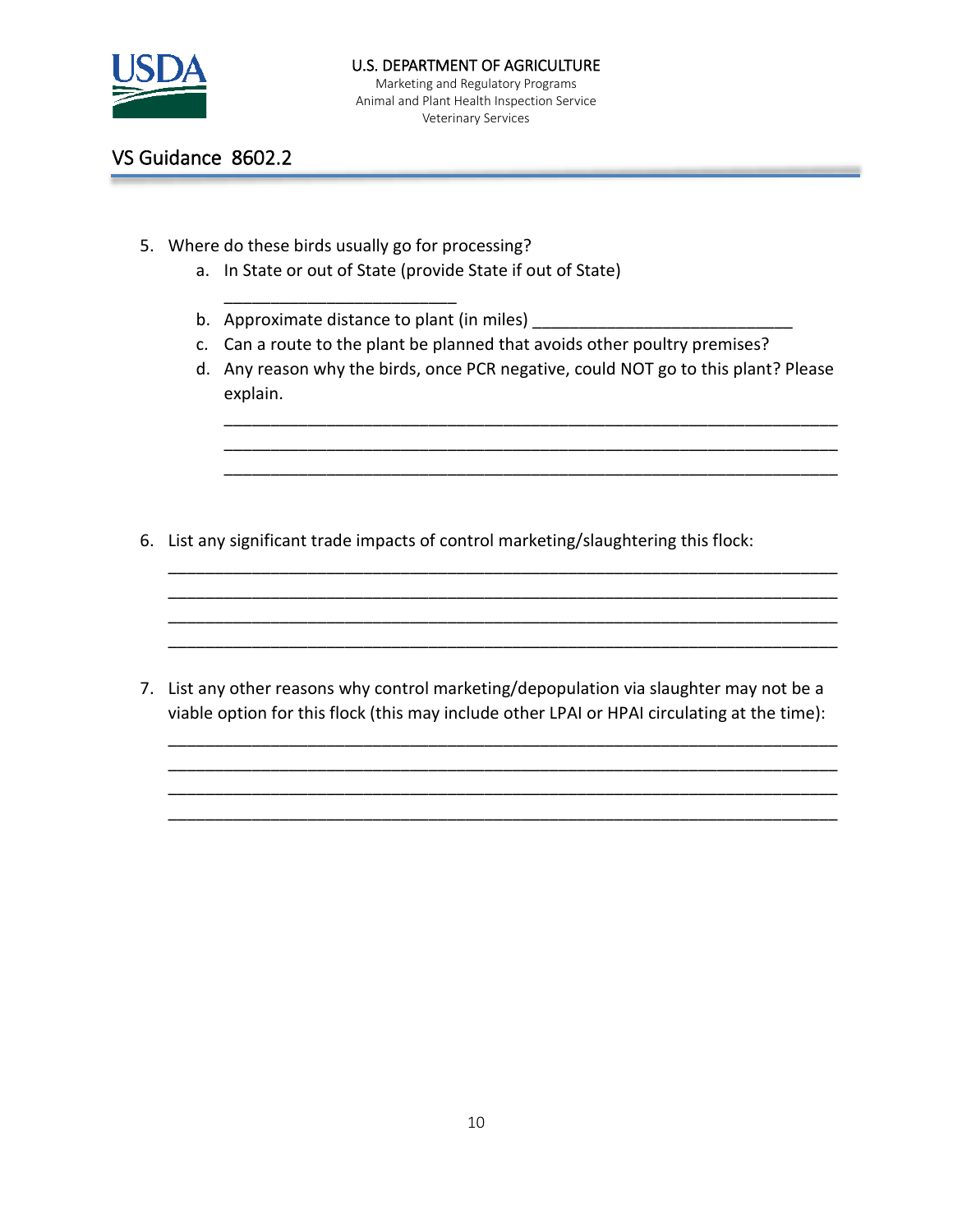

Veterinary Services

## VS Guidance 8602.2

8. Please Indicate the State and/or Industry recommendation for the management for this flock: Controlled marketing, depopulation via slaughter, onsite depopulation, or a combination based on flock characteristics. Please indicate your reasoning for this recommendation.

\_\_\_\_\_\_\_\_\_\_\_\_\_\_\_\_\_\_\_\_\_\_\_\_\_\_\_\_\_\_\_\_\_\_\_\_\_\_\_\_\_\_\_\_\_\_\_\_\_\_\_\_\_\_\_\_\_\_\_\_\_\_\_\_\_\_\_\_\_\_\_\_ \_\_\_\_\_\_\_\_\_\_\_\_\_\_\_\_\_\_\_\_\_\_\_\_\_\_\_\_\_\_\_\_\_\_\_\_\_\_\_\_\_\_\_\_\_\_\_\_\_\_\_\_\_\_\_\_\_\_\_\_\_\_\_\_\_\_\_\_\_\_\_\_ \_\_\_\_\_\_\_\_\_\_\_\_\_\_\_\_\_\_\_\_\_\_\_\_\_\_\_\_\_\_\_\_\_\_\_\_\_\_\_\_\_\_\_\_\_\_\_\_\_\_\_\_\_\_\_\_\_\_\_\_\_\_\_\_\_\_\_\_\_\_\_\_ \_\_\_\_\_\_\_\_\_\_\_\_\_\_\_\_\_\_\_\_\_\_\_\_\_\_\_\_\_\_\_\_\_\_\_\_\_\_\_\_\_\_\_\_\_\_\_\_\_\_\_\_\_\_\_\_\_\_\_\_\_\_\_\_\_\_\_\_\_\_\_\_ \_\_\_\_\_\_\_\_\_\_\_\_\_\_\_\_\_\_\_\_\_\_\_\_\_\_\_\_\_\_\_\_\_\_\_\_\_\_\_\_\_\_\_\_\_\_\_\_\_\_\_\_\_\_\_\_\_\_\_\_\_\_\_\_\_\_\_\_\_\_\_\_ \_\_\_\_\_\_\_\_\_\_\_\_\_\_\_\_\_\_\_\_\_\_\_\_\_\_\_\_\_\_\_\_\_\_\_\_\_\_\_\_\_\_\_\_\_\_\_\_\_\_\_\_\_\_\_\_\_\_\_\_\_\_\_\_\_\_\_\_\_\_\_\_ \_\_\_\_\_\_\_\_\_\_\_\_\_\_\_\_\_\_\_\_\_\_\_\_\_\_\_\_\_\_\_\_\_\_\_\_\_\_\_\_\_\_\_\_\_\_\_\_\_\_\_\_\_\_\_\_\_\_\_\_\_\_\_\_\_\_\_\_\_\_\_\_ \_\_\_\_\_\_\_\_\_\_\_\_\_\_\_\_\_\_\_\_\_\_\_\_\_\_\_\_\_\_\_\_\_\_\_\_\_\_\_\_\_\_\_\_\_\_\_\_\_\_\_\_\_\_\_\_\_\_\_\_\_\_\_\_\_\_\_\_\_\_\_\_

9. Please indicate the approximate indemnity and or compensation being requested for this flock (for owner and/or grower):

- a. Indemnity \$
- b. Depopulation and disposal \$
- c. Virus elimination \$\_\_\_\_\_\_\_\_\_\_\_\_\_\_\_\_\_\_\_\_\_\_\_\_

(A Field Reimbursement Specialist or Avian Indemnity Team member can assist with estimates)

**Signature(s) and title(s) of official making the above recommendation. (State and Industry can submit separate forms or a joint form.)** 

Signature **Title** 

Signature Title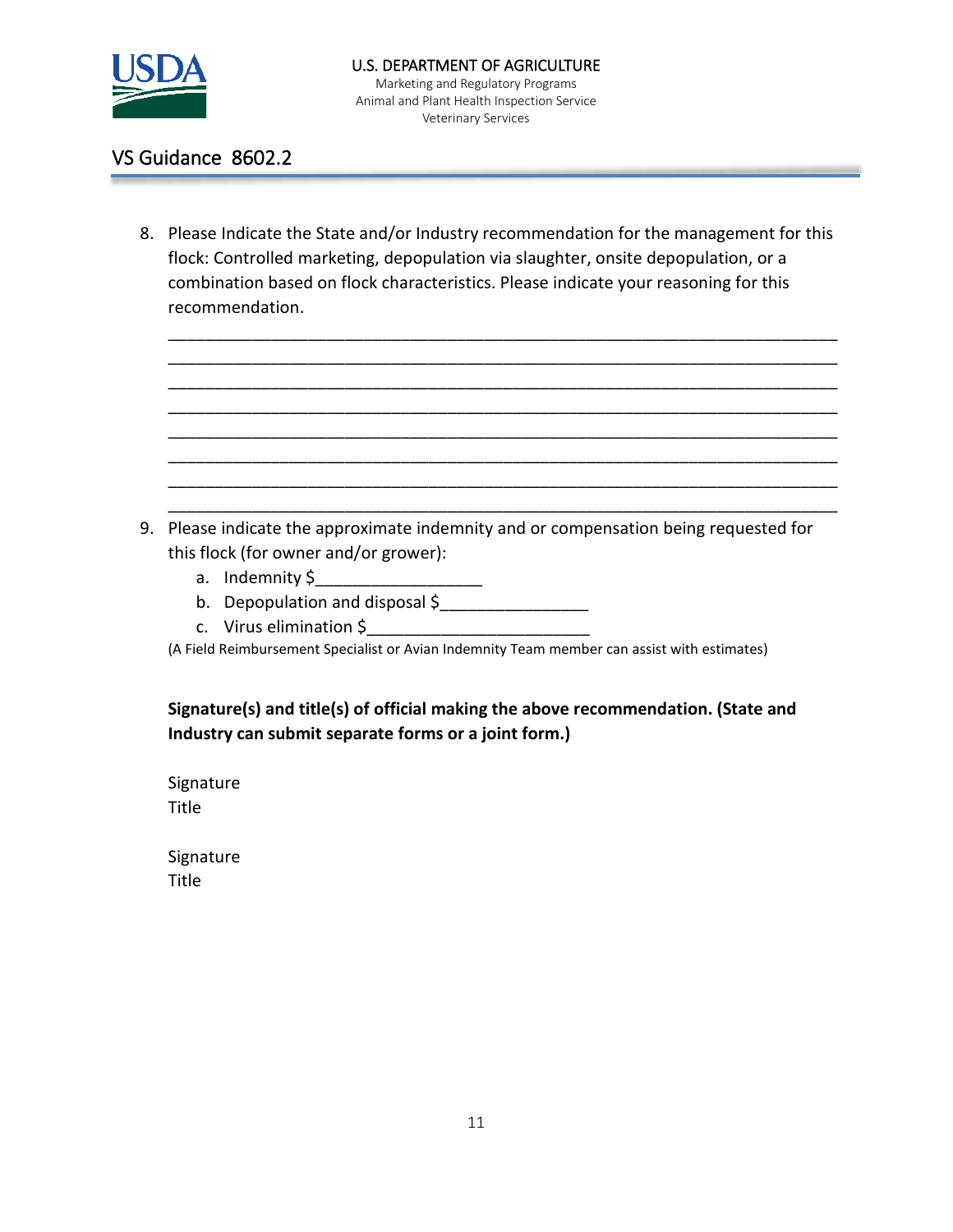

## VS Guidance 8602.2

|  | <b>USDA APHIS VS Determination:</b> |
|--|-------------------------------------|
|  |                                     |

**EXECTED** Approve controlled marketing plan as recommended above.

Approve onsite depopulation as recommended above.

\_\_\_\_\_\_\_\_\_\_\_\_\_\_ USDA/APHIS VS is NOT in agreement with the recommendation above.

\_\_\_\_\_\_\_\_\_\_\_\_\_\_\_\_\_\_\_\_\_\_\_\_\_\_\_\_\_\_\_\_\_\_\_\_\_\_\_\_\_\_\_\_\_\_\_\_\_\_\_\_\_\_\_\_\_\_\_\_\_\_\_\_\_\_\_\_\_\_\_\_ \_\_\_\_\_\_\_\_\_\_\_\_\_\_\_\_\_\_\_\_\_\_\_\_\_\_\_\_\_\_\_\_\_\_\_\_\_\_\_\_\_\_\_\_\_\_\_\_\_\_\_\_\_\_\_\_\_\_\_\_\_\_\_\_\_\_\_\_\_\_\_\_ \_\_\_\_\_\_\_\_\_\_\_\_\_\_\_\_\_\_\_\_\_\_\_\_\_\_\_\_\_\_\_\_\_\_\_\_\_\_\_\_\_\_\_\_\_\_\_\_\_\_\_\_\_\_\_\_\_\_\_\_\_\_\_\_\_\_\_\_\_\_\_\_ \_\_\_\_\_\_\_\_\_\_\_\_\_\_\_\_\_\_\_\_\_\_\_\_\_\_\_\_\_\_\_\_\_\_\_\_\_\_\_\_\_\_\_\_\_\_\_\_\_\_\_\_\_\_\_\_\_\_\_\_\_\_\_\_\_\_\_\_\_\_\_\_ \_\_\_\_\_\_\_\_\_\_\_\_\_\_\_\_\_\_\_\_\_\_\_\_\_\_\_\_\_\_\_\_\_\_\_\_\_\_\_\_\_\_\_\_\_\_\_\_\_\_\_\_\_\_\_\_\_\_\_\_\_\_\_\_\_\_\_\_\_\_\_\_

Reason for difference in agreement:

More Information is needed.

A decision will be made within 48 hours once the information requested below is provided. (Enter information needed here.)

\_\_\_\_\_\_\_\_\_\_\_\_\_\_\_\_\_\_\_\_\_\_\_\_\_\_\_\_\_\_\_\_\_\_\_\_\_\_\_\_\_\_\_\_\_\_\_\_\_\_\_\_\_\_\_\_\_\_\_\_\_\_\_\_\_\_\_\_\_\_\_\_ \_\_\_\_\_\_\_\_\_\_\_\_\_\_\_\_\_\_\_\_\_\_\_\_\_\_\_\_\_\_\_\_\_\_\_\_\_\_\_\_\_\_\_\_\_\_\_\_\_\_\_\_\_\_\_\_\_\_\_\_\_\_\_\_\_\_\_\_\_\_\_\_ \_\_\_\_\_\_\_\_\_\_\_\_\_\_\_\_\_\_\_\_\_\_\_\_\_\_\_\_\_\_\_\_\_\_\_\_\_\_\_\_\_\_\_\_\_\_\_\_\_\_\_\_\_\_\_\_\_\_\_\_\_\_\_\_\_\_\_\_\_\_\_\_ \_\_\_\_\_\_\_\_\_\_\_\_\_\_\_\_\_\_\_\_\_\_\_\_\_\_\_\_\_\_\_\_\_\_\_\_\_\_\_\_\_\_\_\_\_\_\_\_\_\_\_\_\_\_\_\_\_\_\_\_\_\_\_\_\_\_\_\_\_\_\_\_ \_\_\_\_\_\_\_\_\_\_\_\_\_\_\_\_\_\_\_\_\_\_\_\_\_\_\_\_\_\_\_\_\_\_\_\_\_\_\_\_\_\_\_\_\_\_\_\_\_\_\_\_\_\_\_\_\_\_\_\_\_\_\_\_\_\_\_\_\_\_\_\_

Indemnity approved at \_\_\_\_\_\_\_\_\_\_\_\_\_\_\_\_\_\_

| Depopulation approved at |  |
|--------------------------|--|
|                          |  |

Disposal, materials destroyed and VE approved at